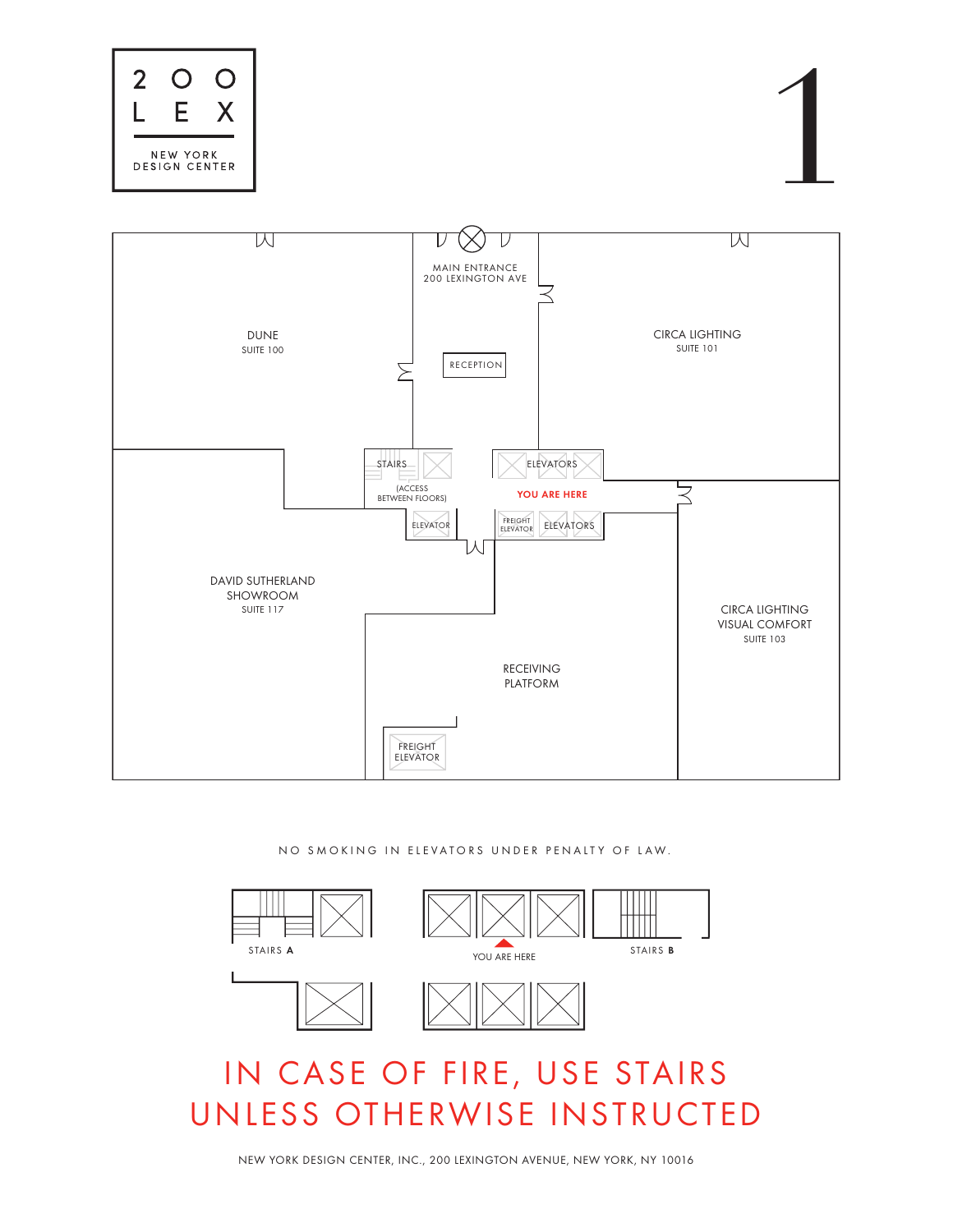NEW YORK DESIGN CENTER, INC., 200 LEXINGTON AVENUE, NEW YORK, NY 10016











#### NO SMOKING IN ELEVATORS UNDER PENALTY OF LAW.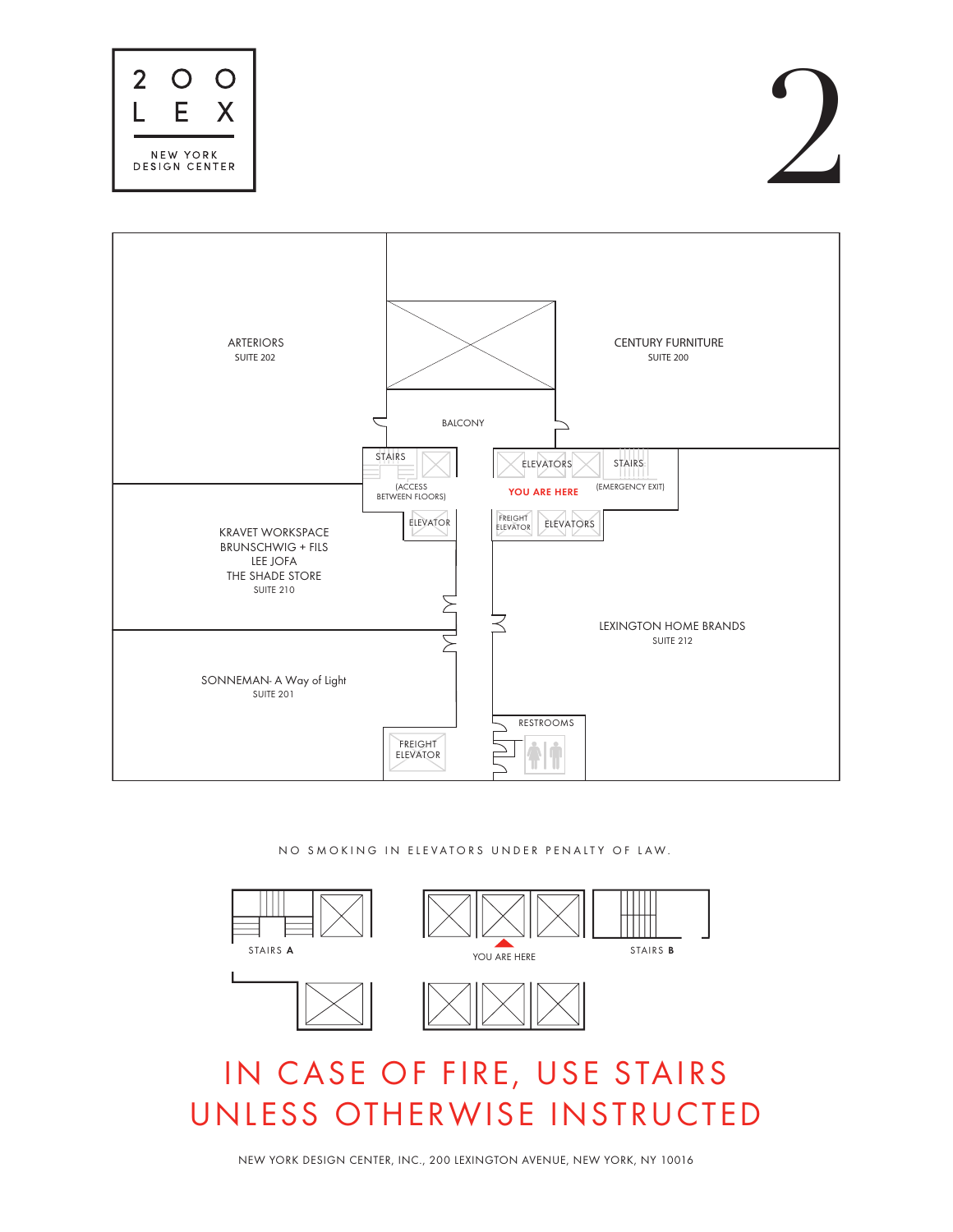#### NO SMOKING IN ELEVATORS UNDER PENALTY OF LAW.

NEW YORK DESIGN CENTER, INC., 200 LEXINGTON AVENUE, NEW YORK, NY 10016









# BAKER FURNITURE **MCGUIRE** SUITE 300 STAIRS  $\|\times\|$  ELEVATORS  $\|\times\|$  stairs (ACCESS **YOU ARE HERE** (EMERGENCY EXIT) **BETWEEN FLOORS)** FREIGHT ELEVATOR **ELEVATORS** ELEVATOR

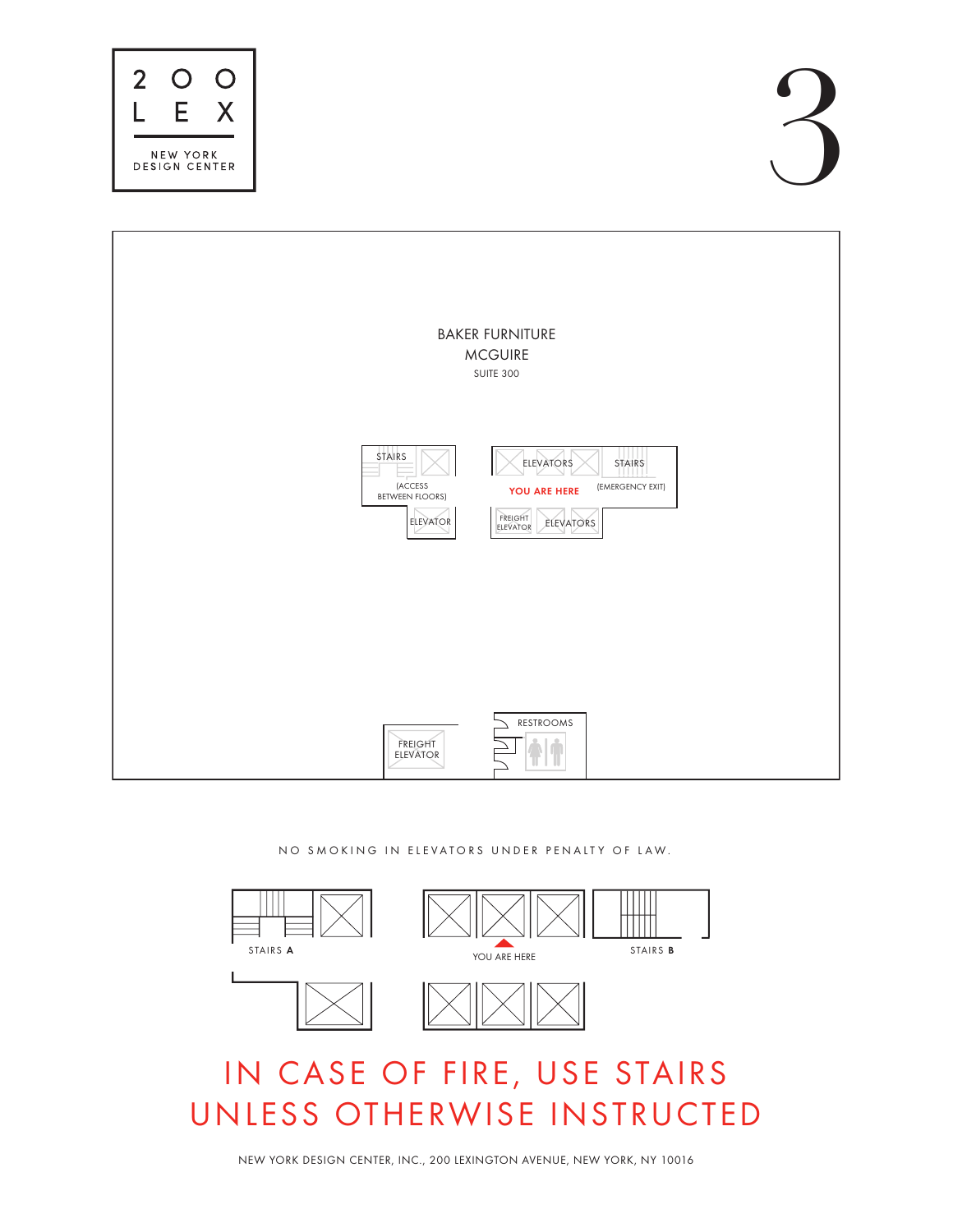NO SMOKING IN ELEVATORS UNDER PENALTY OF LAW.









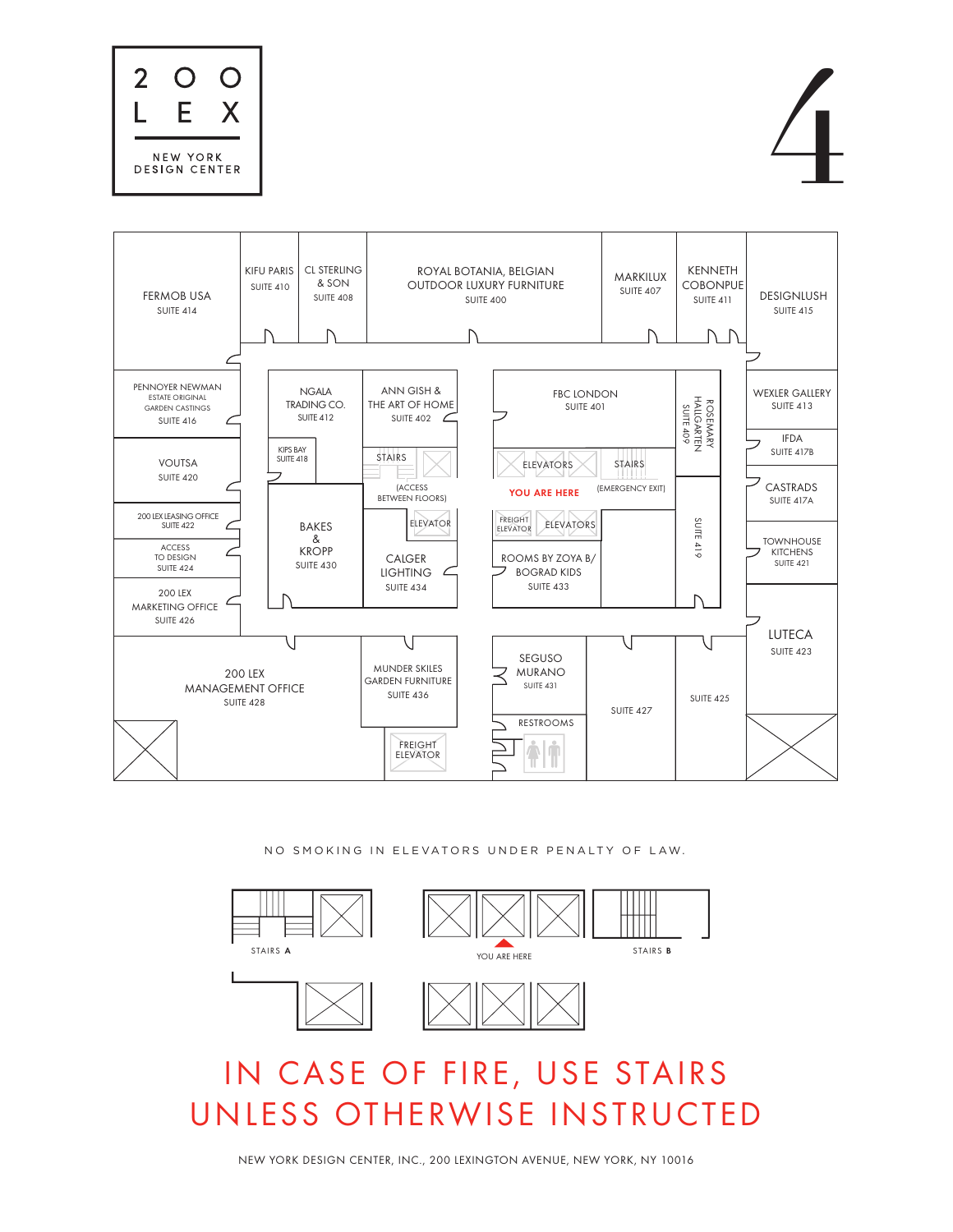NO SMOKING IN ELEVATORS UNDER PENALTY OF LAW.









| WOOD & HOGAN, INC.<br><b>SUITE 504</b>          |                                                           |                                                                                                                |
|-------------------------------------------------|-----------------------------------------------------------|----------------------------------------------------------------------------------------------------------------|
| <b>GIORGIO USA</b><br><b>SUITE 502</b>          |                                                           | CLIFF YOUNG, LTD.<br><b>SUITE 505</b>                                                                          |
| <b>CURREY &amp; COMPANY</b><br><b>SUITE 506</b> | <b>STAIRS</b><br><b>(ACCESS</b><br><b>BETWEEN FLOORS)</b> | <b>STAIRS</b><br><b>ELEVATORS</b><br>(EMERGENCY EXIT)<br><b>YOU ARE HERE</b>                                   |
| <b>JD STARON</b><br><b>SUITE 510</b>            | ELEVATOR                                                  | <b>FREIGHT</b><br><b>ELEVATORS</b><br>ELEVATOR<br><b>COSULICH INTERIORS &amp; ANTIQUES</b><br><b>SUITE 509</b> |
| METROPOLITAN LIGHTING<br>FIXTURE CO.            |                                                           | <b>DURALEE</b><br><b>THEODORE ALEXANDER</b><br><b>SUITE 515</b>                                                |

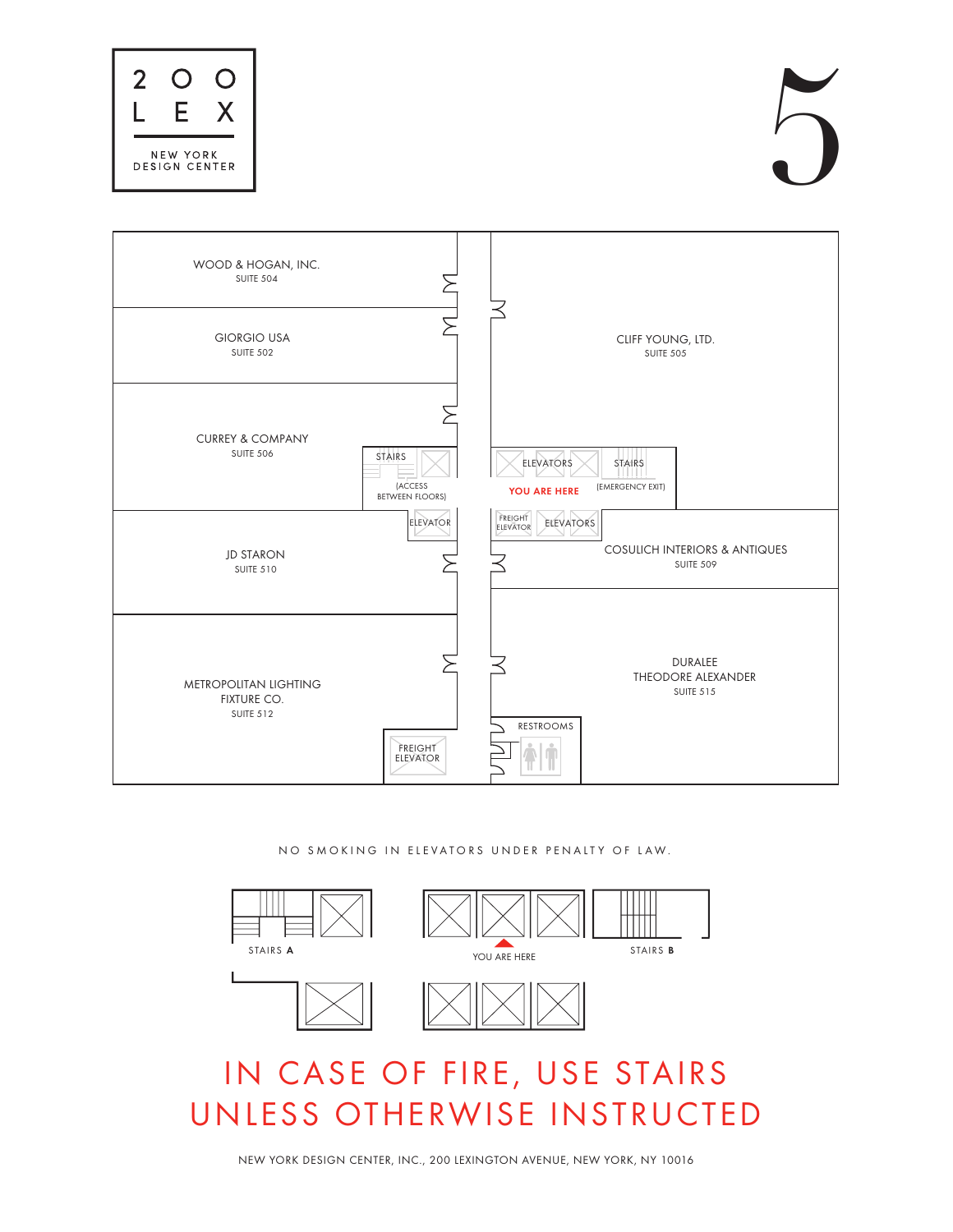

# 6

# IN CASE OF FIRE, USE STAIRS UNLESS OTHERWISE INSTRUCTED

NO SMOKING IN ELEVATORS UNDER PENALTY OF LAW.





| <b>JULIAN CHICHESTER</b><br>MR. BROWN LONDON | <b>HARBINGER NEW YORK</b><br><b>FROMENTAL</b><br>SUITE 601                                                        |
|----------------------------------------------|-------------------------------------------------------------------------------------------------------------------|
| SUITE 604                                    |                                                                                                                   |
|                                              | SUITE 603                                                                                                         |
| <b>INTERLUDE HOME</b><br>SUITE 608<br>STAIRS | <b>ELEVATORS</b><br><b>STAIRS</b><br><b>(ACCESS</b><br>(EMERGENCY EXIT)<br>YOU ARE HERE<br><b>BETWEEN FLOORS)</b> |
| <b>PALECEK</b><br>PierceMartin by PALECEK    | FREIGHT<br>ELEVATOR<br><b>ELEVATORS</b><br>ELEVATOR<br><b>LEFTBANK ART</b><br>SUITE 609                           |
| SUITE 610                                    | KASTHALL RUGS USA INC.<br>SUITE 611                                                                               |
|                                              |                                                                                                                   |
| <b>GLOBAL VIEWS</b>                          | PINDLER                                                                                                           |

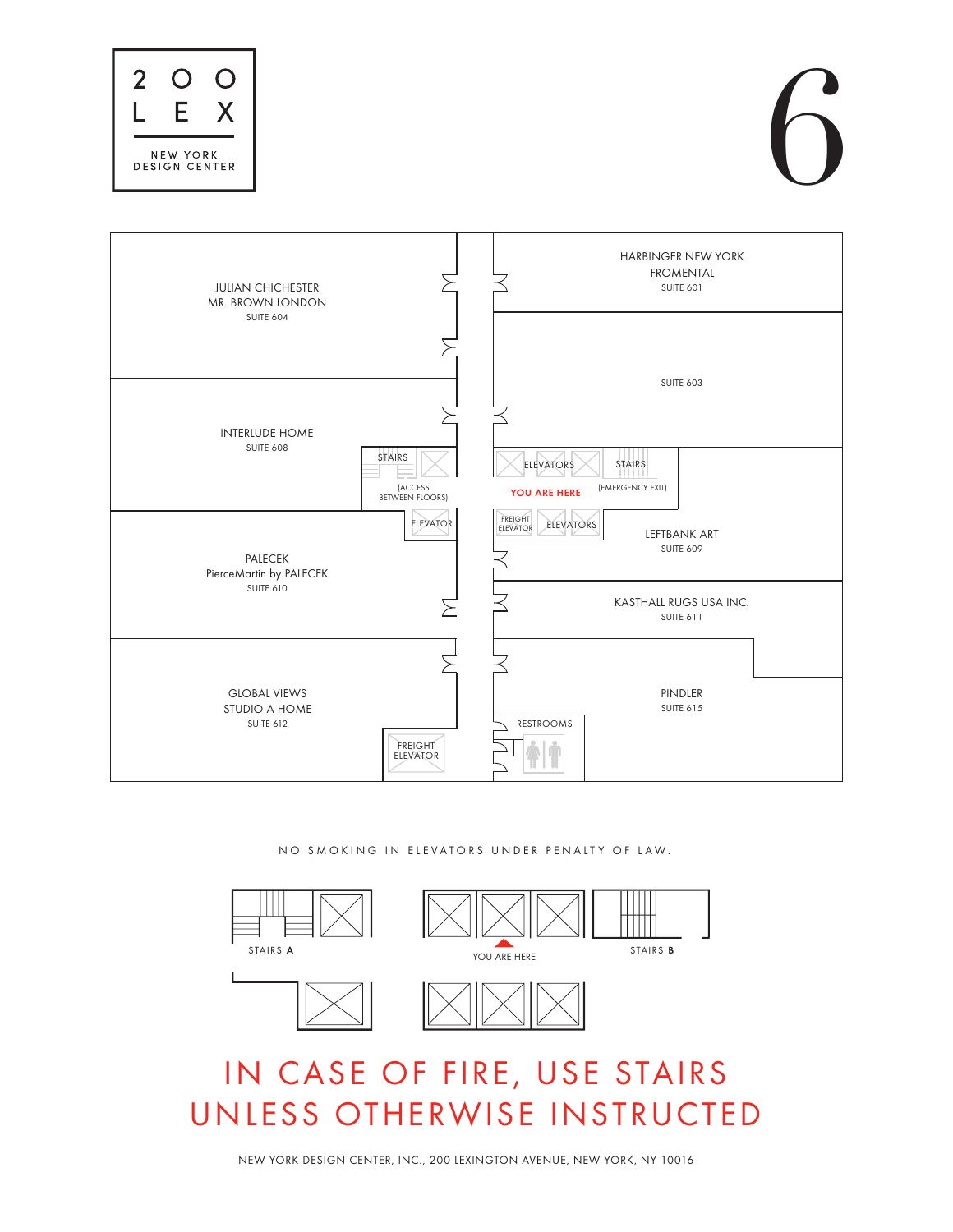NO SMOKING IN ELEVATORS UNDER PENALTY OF LAW.

NEW YORK DESIGN CENTER, INC., 200 LEXINGTON AVENUE, NEW YORK, NY 10016





SUITE 713



| $\overline{2}$<br>EX<br>NEW YORK<br>DESIGN CENTER                       |                                                    |                                                                                           |
|-------------------------------------------------------------------------|----------------------------------------------------|-------------------------------------------------------------------------------------------|
| the new traditionalists<br>residential   commercial<br><b>SUITE 701</b> |                                                    | ducduc<br>kids                                                                            |
| SUITE 708                                                               | STAIRS<br><b>(ACCESS</b><br><b>BETWEEN FLOORS)</b> | <b>SUITE 701</b><br><b>ELEVATORS</b><br><b>STAIRS</b><br>(EMERGENCY EXIT)<br>YOU ARE HERE |
| APROPOS INC.<br><b>SUITE 710</b>                                        | <b>ELEVATOR</b>                                    | FREIGHT<br>ELEVATORS<br>ELEVATOR<br>MILANO SMART LIVING<br>SUITE 711                      |
| NASIRI<br><b>SUITE 714</b>                                              |                                                    | <b>HARBOUR OUTDDOR</b>                                                                    |





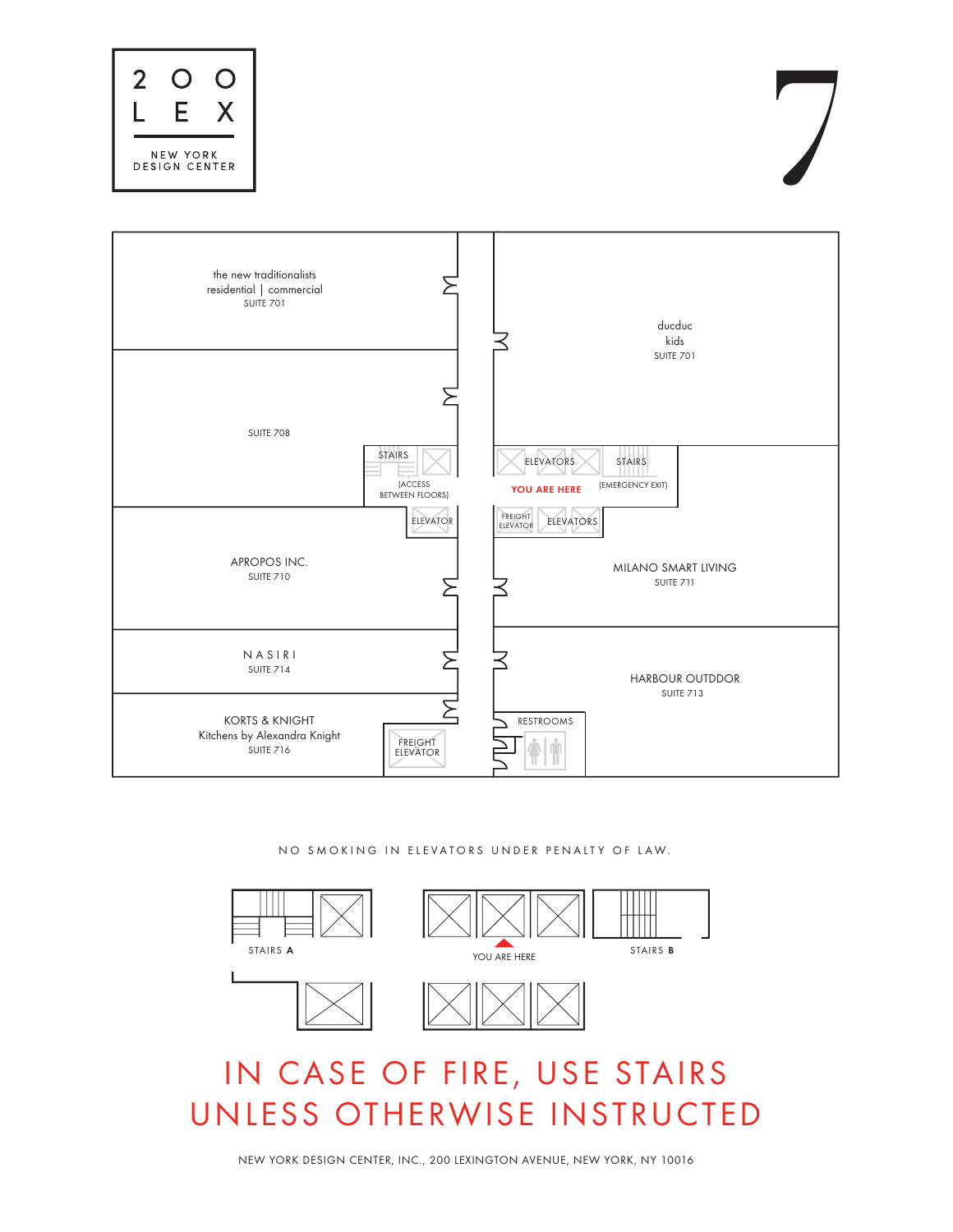NO SMOKING IN ELEVATORS UNDER PENALTY OF LAW.









| ROBERTA SCHILLING<br><b>SUITE 802</b>                                                                           | <b>TIMOTHY OULTON</b><br><b>SUITE 801</b>                                                                                       |
|-----------------------------------------------------------------------------------------------------------------|---------------------------------------------------------------------------------------------------------------------------------|
| <b>VERELLEN</b><br><b>SUITE 804</b>                                                                             | <b>WOVEN</b>                                                                                                                    |
| <b>GUY REGAL</b><br>SUITE 806                                                                                   | <b>SUITE 805</b>                                                                                                                |
| STAIRS<br><b>(ACCESS</b><br><b>BETWEEN FLOORS)</b><br>SHERRILL FURNITURE BRANDS<br>ELEVATOR<br><b>SUITE 808</b> | <b>ELEVATORS</b><br>STAIRS<br>(EMERGENCY EXIT)<br><b>YOU ARE HERE</b><br>FREIGHT<br><b>ELEVATORS</b><br>ELEVATOR<br>LORIN MARSH |
| <b>BENJAMIN MOORE</b><br><b>SUITE 814</b>                                                                       | <b>SUITE 809</b>                                                                                                                |
| $C1 \cap A$                                                                                                     |                                                                                                                                 |

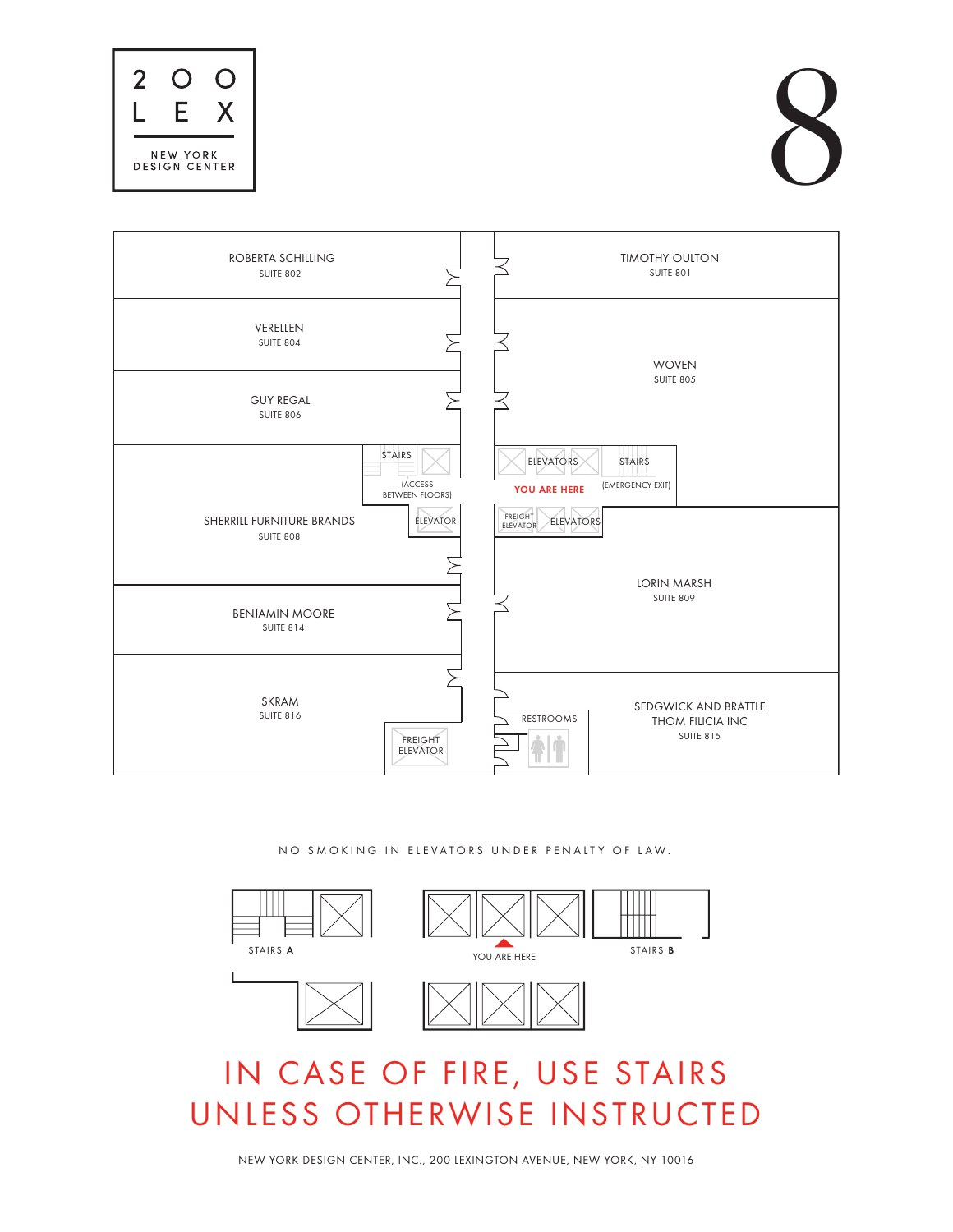NO SMOKING IN ELEVATORS UNDER PENALTY OF LAW.









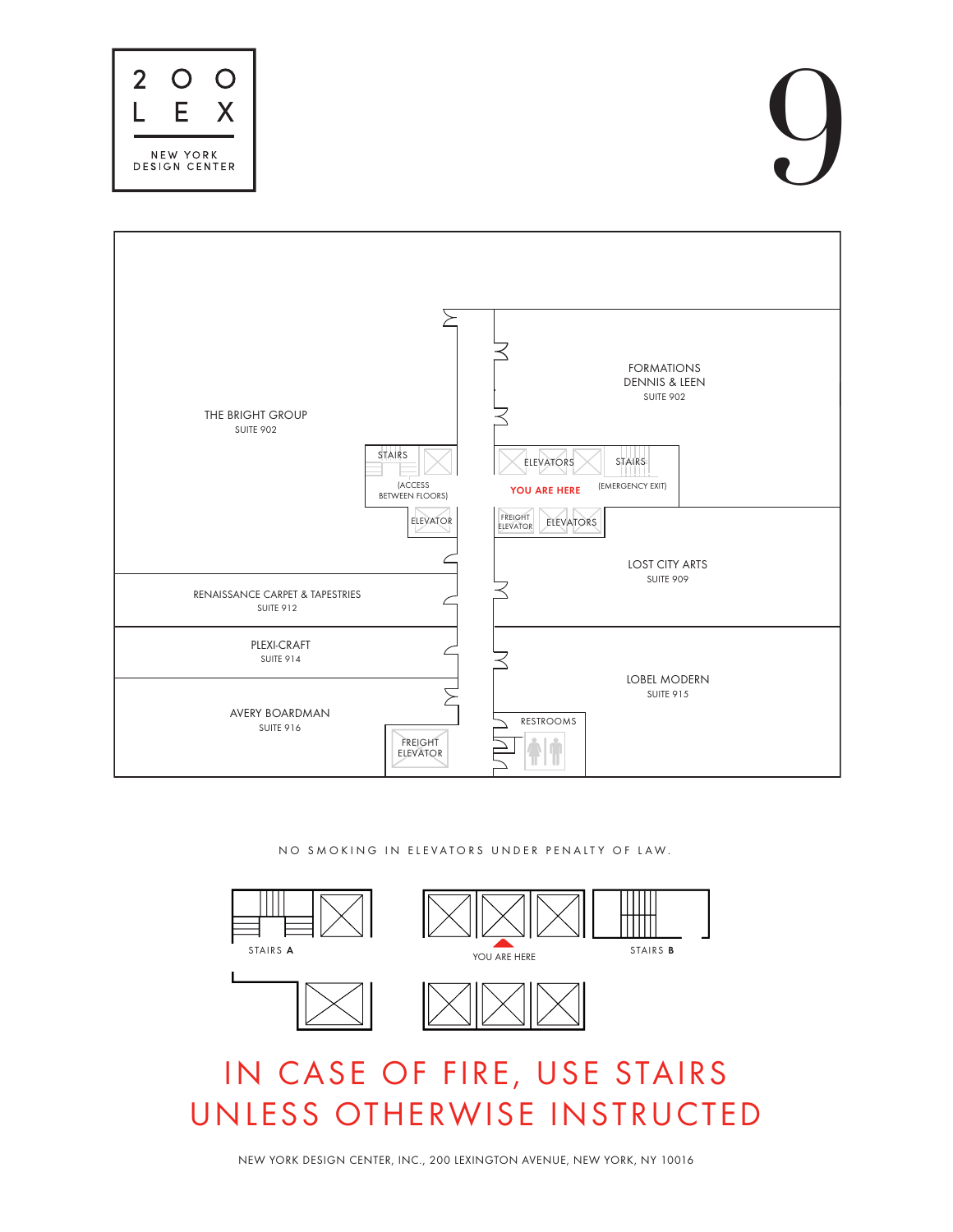NO SMOKING IN ELEVATORS UNDER PENALTY OF LAW.









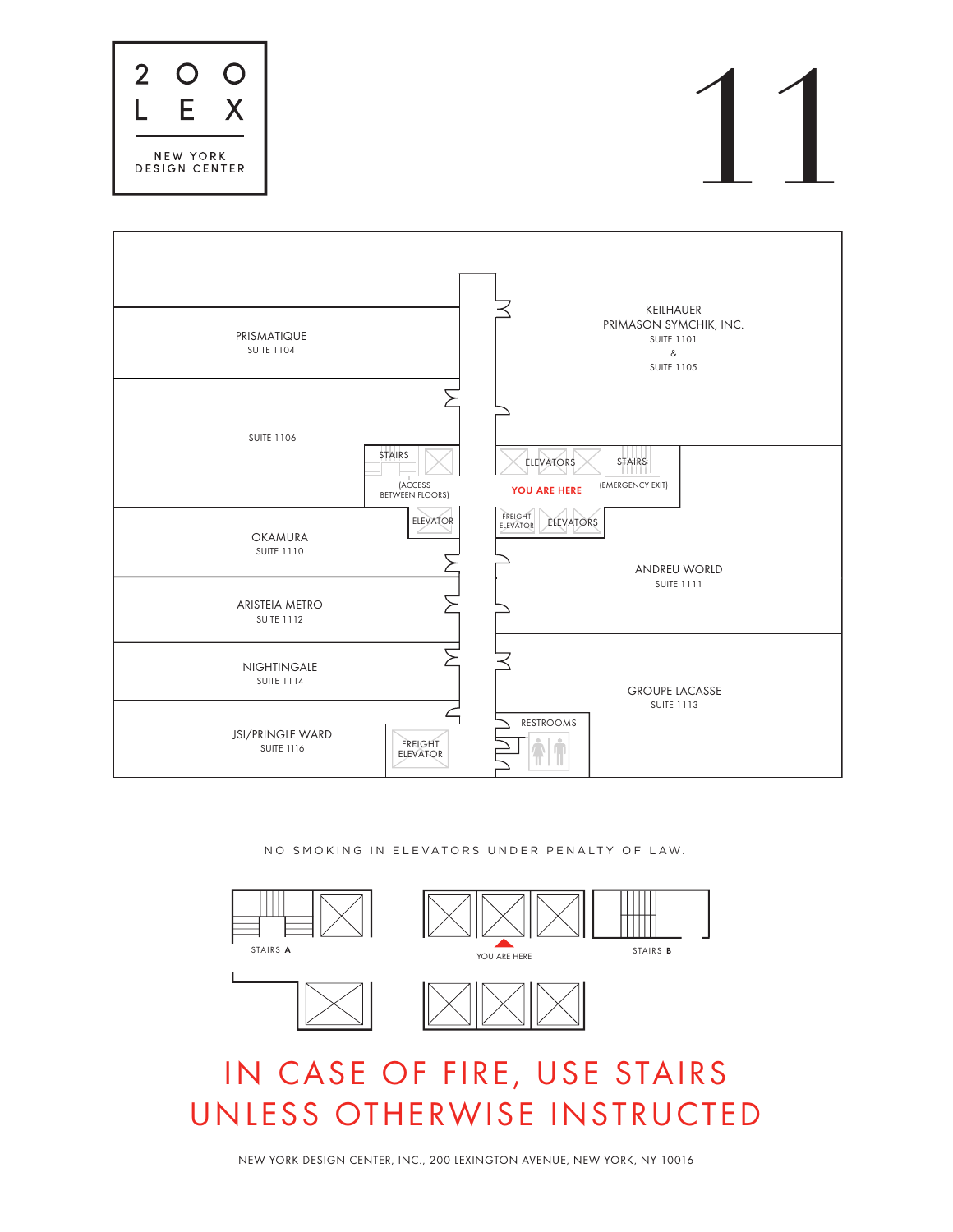NO SMOKING IN ELEVATORS UNDER PENALTY OF LAW.









| <b>ODEGARD CARPETS</b><br><b>SUITE 1209</b>                                                                        | <b>SUITE 1201</b>                                                                                                                                                                                      |
|--------------------------------------------------------------------------------------------------------------------|--------------------------------------------------------------------------------------------------------------------------------------------------------------------------------------------------------|
| JIUN HO AT DENNIS MILLER NY<br><b>SUITE 1208</b><br>STAIRS<br><b>(ACCESS</b><br><b>BETWEEN FLOORS)</b><br>ELEVATOR | S.A. BAXTER<br>ARCHITECTURAL HARDWARE<br><b>SUITE 1205</b><br><b>STAIRS</b><br><b>ELEVATORS</b><br>(EMERGENCY EXIT)<br>YOU ARE HERE<br>LEPERE<br>FREIGHT<br><b>SUITE 1207</b><br>ELEVATORS<br>ELEVATOR |
| DENNIS MILLER ASSOCIATES<br><b>SUITE 1210</b>                                                                      | <b>PROFILES</b><br><b>SUITE 1211</b>                                                                                                                                                                   |

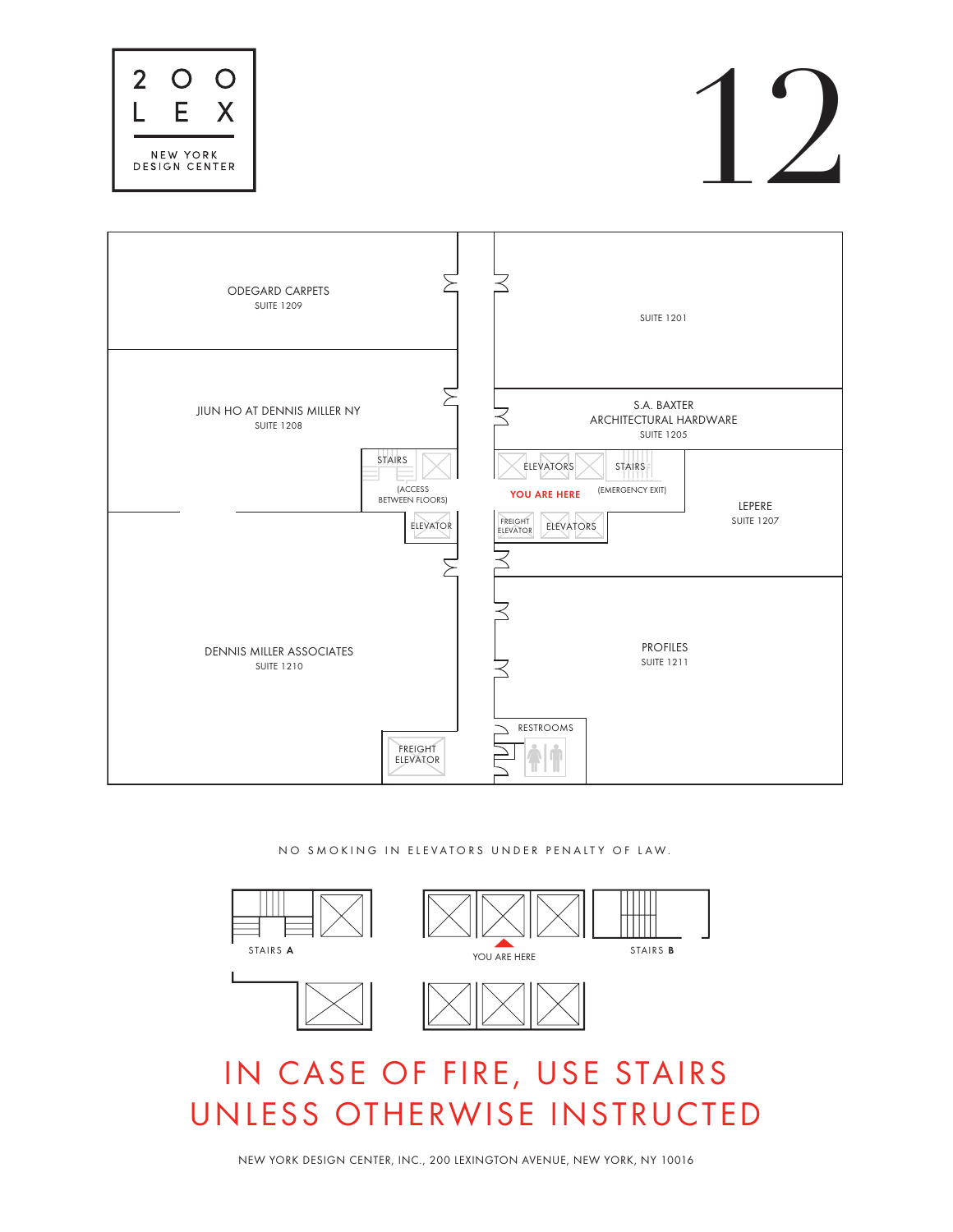NO SMOKING IN ELEVATORS UNDER PENALTY OF LAW.









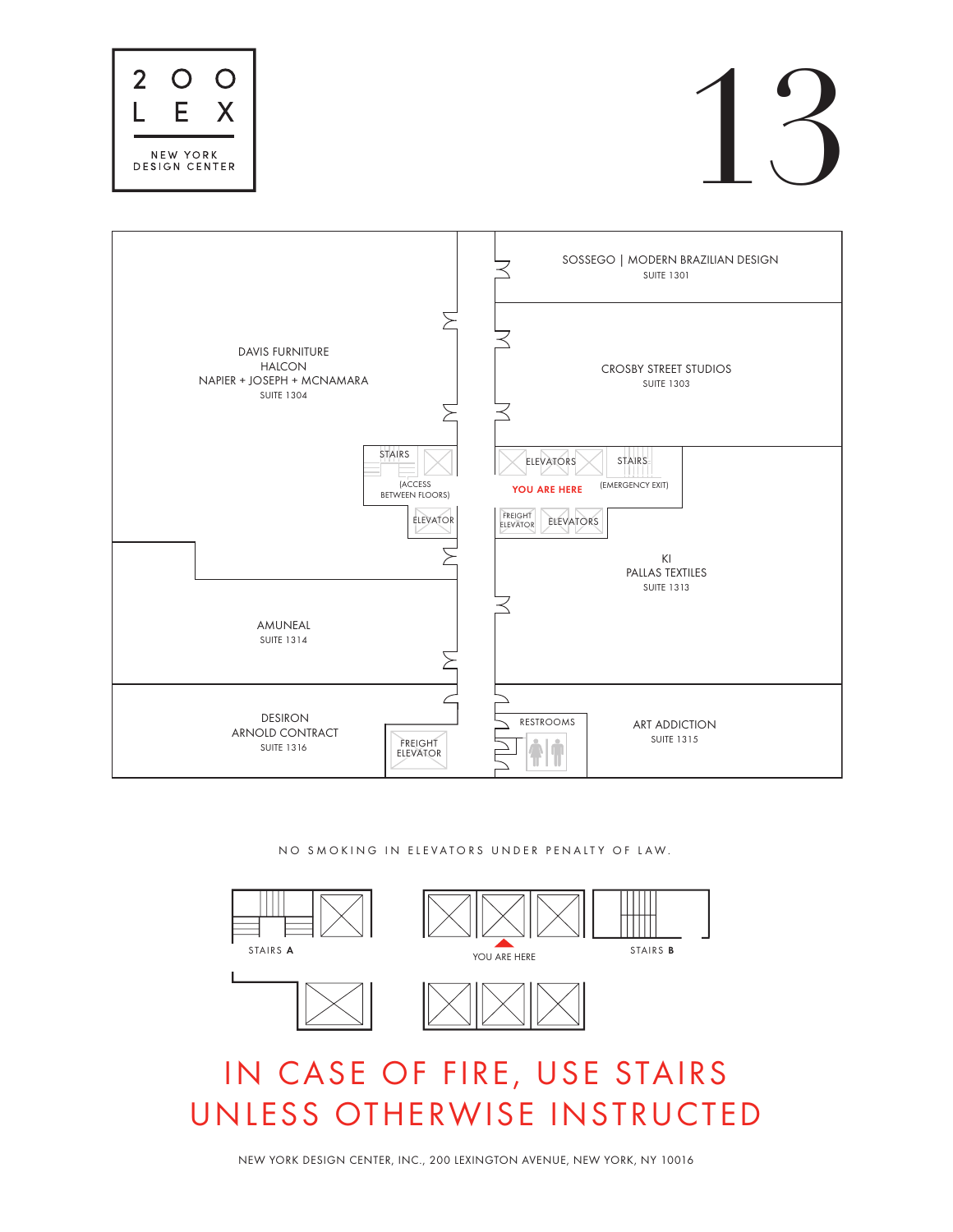NO SMOKING IN ELEVATORS UNDER PENALTY OF LAW.









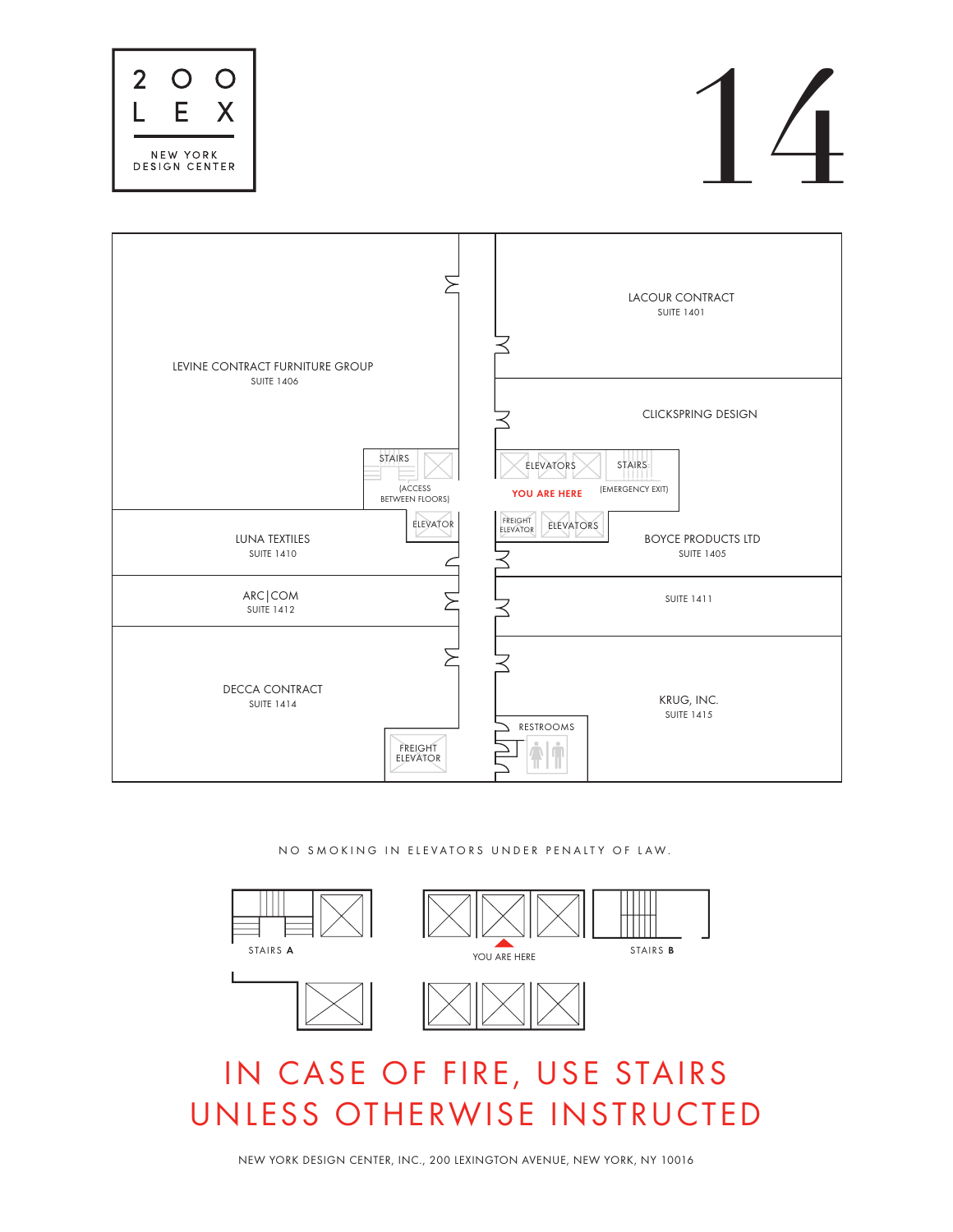NO SMOKING IN ELEVATORS UNDER PENALTY OF LAW.